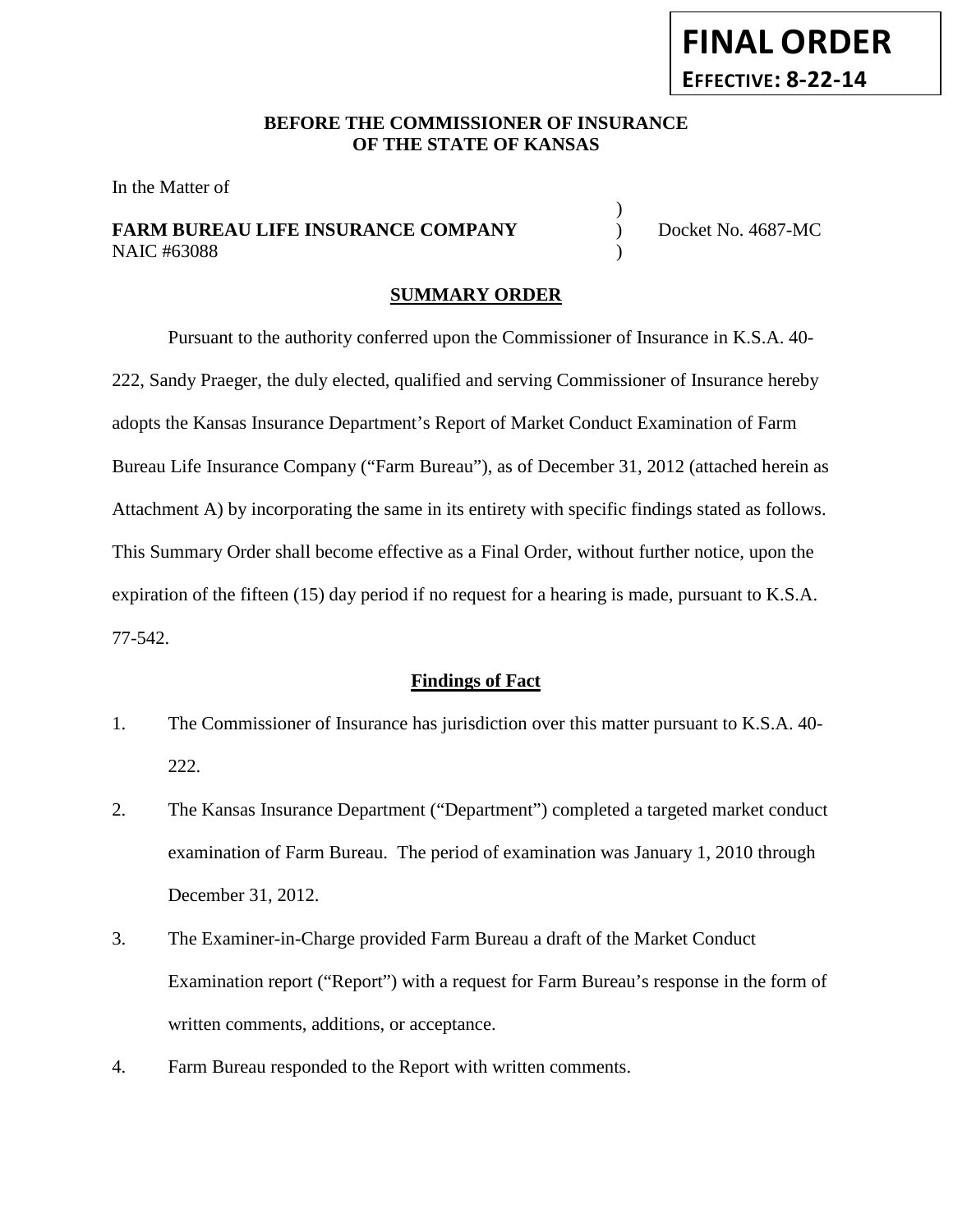- 5. Standard 1 of the Complaint Handling Standards reviews to ensure all complaints are recorded in the required format on the regulated entity's complaint register.
- 6. The complaint log contained several inaccuracies. Specifically, nine (9) of the complaints had an incorrect date on the log.

# **Applicable Law**

K.S.A. 40-222 states, in pertinent part:

(a) Whenever the commissioner of insurance deems it necessary but at least once every five years, the commissioner may make, or direct to be made, a financial examination of any insurance company in the process of organization, or applying for admission or doing business in this state. In addition, at the commissioner's discretion the commissioner may make, or direct to be made, a market regulation examination of any insurance company doing business in this state.

### K.S.A. 40-2404 states, in pertinent part:

The following are hereby defined as unfair methods of competition and unfair or deceptive acts or practices in the business of insurance:

\*\*\*

(10) Failure to maintain complaint handling procedures. Failure of any person, who is an insurer on an insurance policy, to maintain a complete record of all the complaints which it has received since the date of its last examination under K.S.A. 40-222, and amendments thereto; but no such records shall be required for complaints received prior to the effective date of this act. The record shall indicate the total number of complaints, their classification by line of insurance, the nature of each complaint, the disposition of the complaints, the date each complaint was originally received by the insurer and the date of final disposition of each complaint. For purposes of this subsection, "complaint" means any written communication primarily expressing a grievance related to the acts and practices set out in this section.

K.S.A. 40-2,125 states, in pertinent part:

(a) If the commissioner determines after notice and opportunity for a hearing that any person has engaged or is engaging in any act or practice constituting a violation of any provision of Kansas insurance statutes or any rule and regulation or order thereunder, the commissioner may in the exercise of discretion, order any one or more of the following: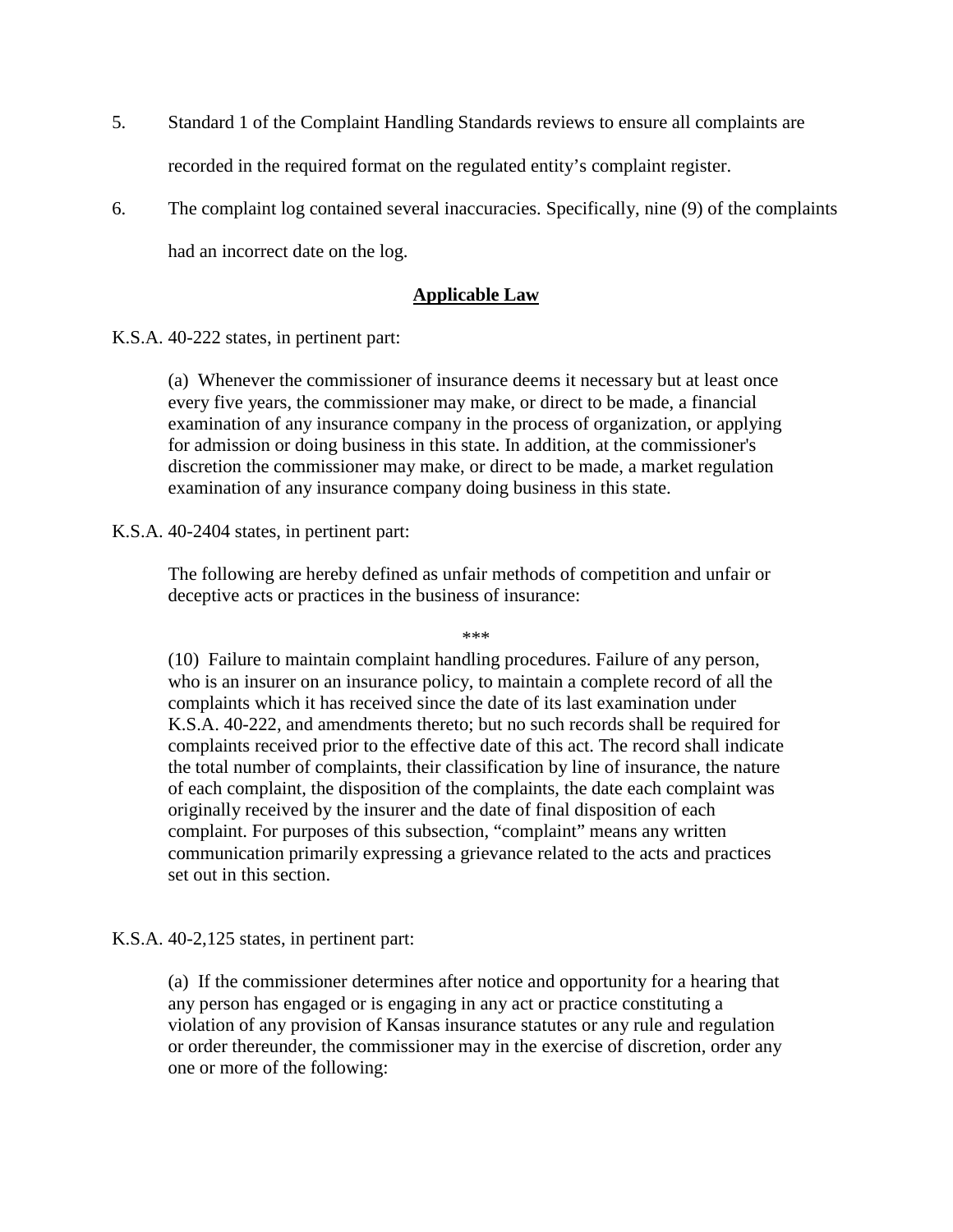(1) Payment of a monetary penalty of not more than \$1,000 for each and every act or violation, unless the person knew or reasonably should have known such person was in violation of the Kansas insurance statutes or any rule and regulation or order thereunder, in which case the penalty shall be not more than \$2,000 for each and every act or violation;

(3) that such person cease and desist from the unlawful act or practice and take such affirmative action as in the judgment of the commissioner will carry out the purposes of the violated or potentially violated provision.

#### **Conclusions of Law**

Based upon the Findings of Fact enumerated in Paragraphs #1 through #7 and the

Applicable Law cited above, **IT IS, THEREFORE, ORDERED BY THE COMMISSIONER** 

### **OF INSURANCE:**

- 1. The Commissioner of Insurance has jurisdiction over this matter pursuant to K.S.A. 40- 222.
- 2. The Kansas Insurance Department's ("KID") Report of Market Conduct Examination of Farm Bureau as of December 31, 2012 is herein adopted in its entirety.
- 3. Based on Finding of Fact #6, Farm Bureau has violated K.S.A. 40-2404(10).
- 4. Pursuant to K.S.A. 40-2,125(a)(1), Farm Bureau shall pay a monetary penalty of \$500.00 for the above-stated violation of K.S.A. 40-2404(10).
- 5. Pursuant to K.S.A. 40-2,125(a)(3), Farm Bureau shall ensure all complaints are recorded in the required format on the Farm Bureau's complaint register.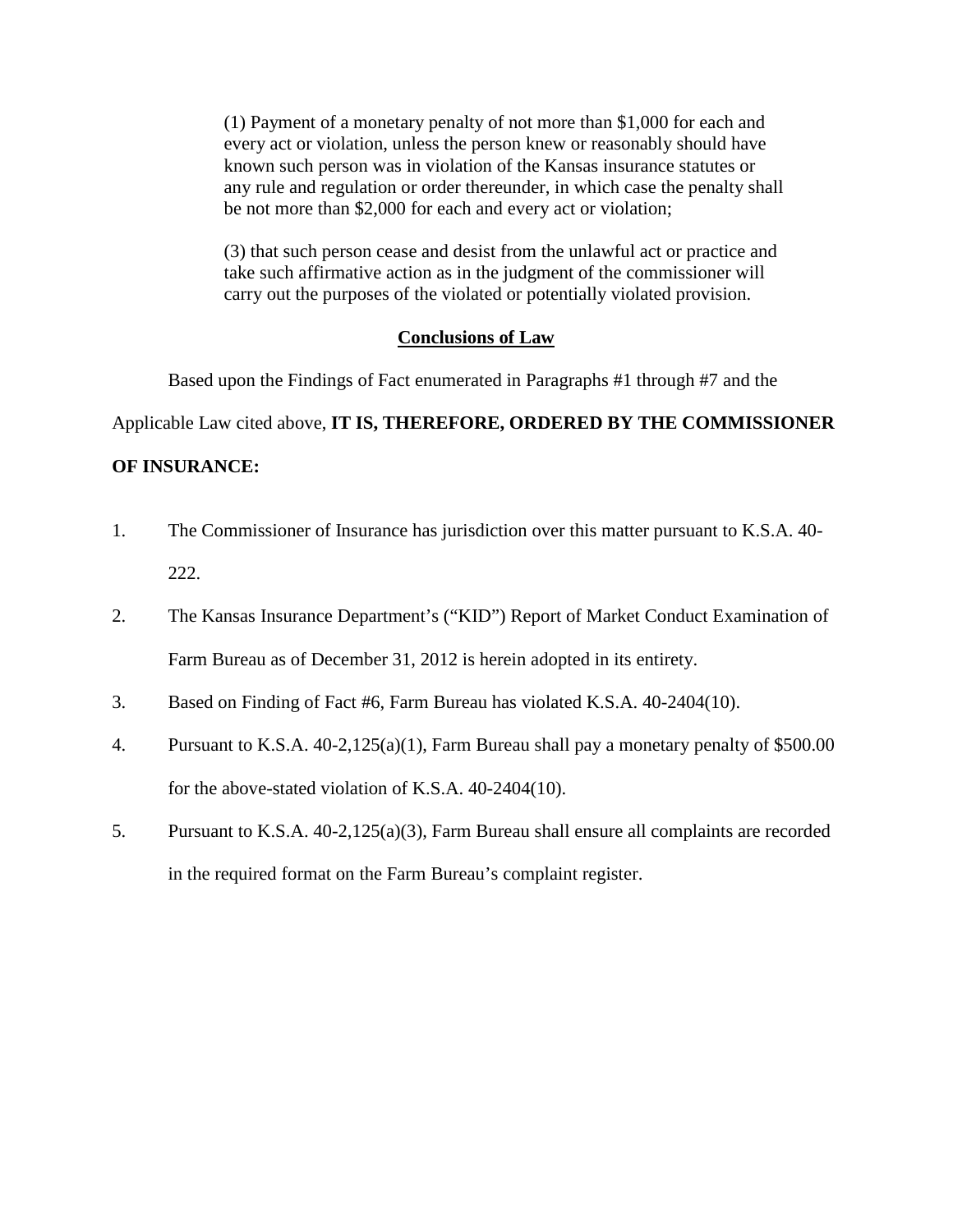# **IT IS SO ORDERED THIS \_\_4th\_\_ DAY OF \_\_\_\_August\_\_\_, 2014, IN THE CITY OF TOPEKA, COUNTY OF SHAWNEE, STATE OF KANSAS.**



\_/s/ Sandy Praeger\_\_\_\_\_\_\_\_\_\_\_\_\_\_\_\_\_\_ Sandy Praeger Commissioner of Insurance

BY:

 $\frac{1}{s}$  John Wine John Wine General Counsel

# **NOTICE OF RIGHTS**

Farm Bureau is entitled to a hearing pursuant to K.S.A. 77-537, the Kansas

Administrative Procedure Act. If Farm Bureau desires a hearing, Farm Bureau must file a

written request for a hearing with:

John Wine, General Counsel Kansas Insurance Department 420 S.W.  $9<sup>th</sup>$  Street Topeka, Kansas 66612

This request must be filed within fifteen (15) days from the date of service of this

Summary Order. If Farm Bureau requests a hearing, the Department will notify Farm Bureau of the time and place of the hearing and information on the procedures, right of representation, and other rights of parties relating to the conduct of the hearing before the commencement of the same.

If a hearing is not requested in the time and manner stated above, this Summary Order shall become effective as a Final Order upon the expiration of time for requesting a hearing,